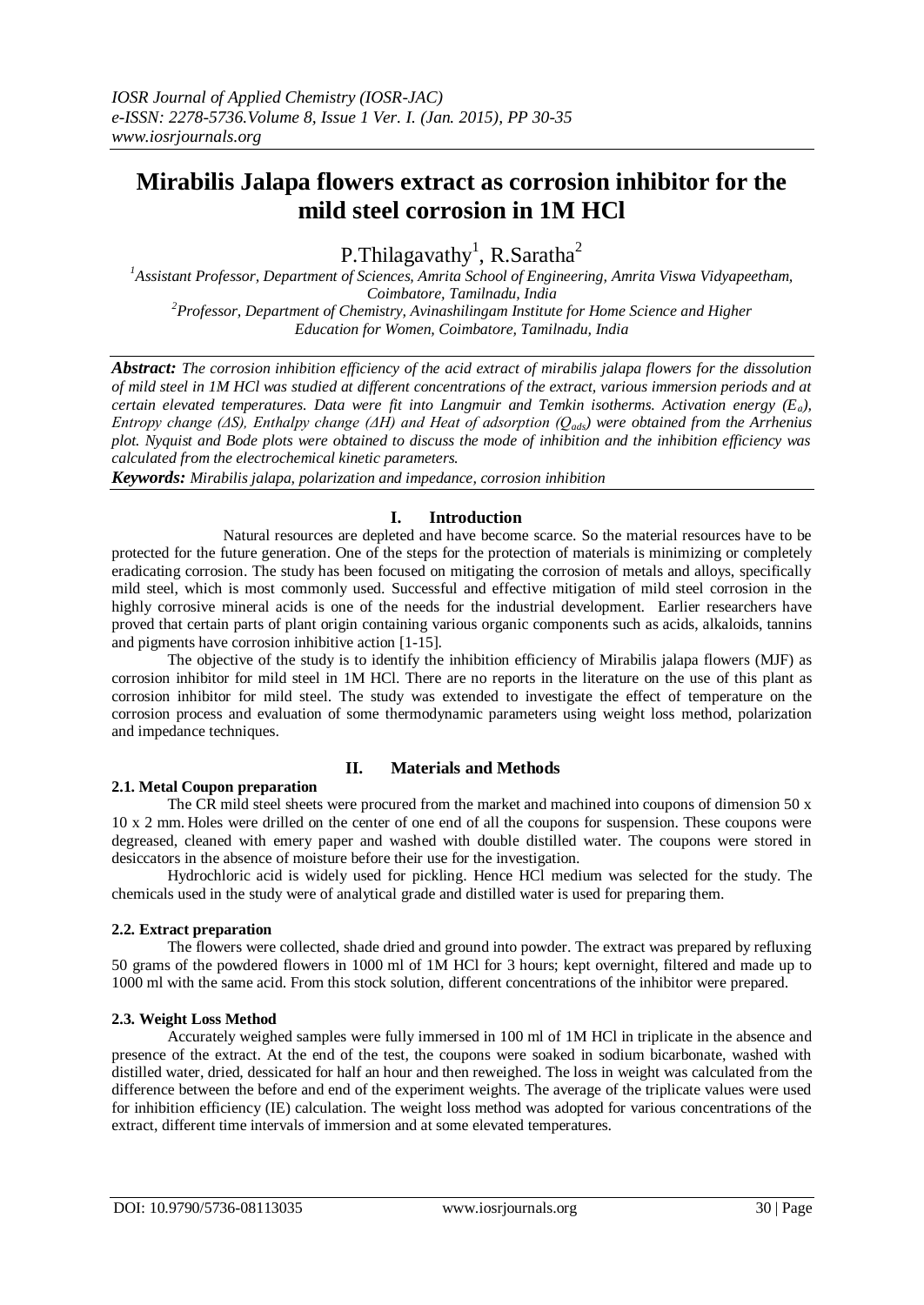## **2.4. Electrochemical Method**

Electrochemical experiments were carried out in a glass cell. A platinum electrode and a saturated calomel electrode (SCE) were used as counter electrode and reference electrode respectively. The working electrode (WE) was mild steel coupon used for weight loss method but lacquered as to expose an area of 1 cm<sup>2</sup>. Potentiodynamic polarization was conducted using a Solartran Electrochemical measurement unit (1280 B) with a software package of Corrware, Corrview, Z-plot and Z-view. The a.c impedance measurements were performed at corrosion potentials (E<sub>corr</sub>) over a frequency range of 10 KHz to 20 MHz, with a signal amplitude perturbation of 10mv. Nyquist plots were obtained from the results of these experiments.

## **III. Results and Discussion**

#### **3.1. Weight loss method**

## **3.1.1. Inhibitory behavior of MJF extract**

The inhibition efficiency of the MJF extract was studied at different immersion periods and various concentrations of the extract. The calculated IE is provided in table 1.

**Table 1:** Variation of inhibition efficiency of the extract with concentration and immersion period for mild steel corrosion in 1M HCl

| of<br>Conc.<br>the |    | Immersion period(in hours) / % IE |    |    |    |  |  |
|--------------------|----|-----------------------------------|----|----|----|--|--|
| extract            |    |                                   |    | 12 | 24 |  |  |
| (9/6 V/V)          |    |                                   |    |    |    |  |  |
| 0.05               | 43 | 45                                | 45 | 81 | 90 |  |  |
| 0.50               | 58 | 59                                | 63 | 89 | 94 |  |  |
| 1.00               | 60 | 62                                | 73 | 91 | 96 |  |  |
| 3.00               | 68 |                                   | 79 | 93 | 97 |  |  |
| 5.00               |    | <b>--</b>                         | 83 | 95 | 98 |  |  |

The percentage IE improved with increase in the concentration of the extract as well as the immersion period. The increase in inhibitive action with increase in concentration of the extract can be ascribed to the increase in blocking of active sites on the mild steel surface by the inhibitor molecules forming a protective layer on the surface of mild steel.

### **3.1.2. Temperature effect**

Acid pickling of steel is usually carried out at elevated temperatures up to  $60^{\circ}$ C in HCl and up to  $90^{\circ}$ C in Sulphuric acid [16]. The chemically stable inhibitors are expected to provide high protection efficiency under these conditions. This is considered in the practical aspects of the present investigation. The study was carried out at 303, 313, 323, 333 and 343K for an exposure time of 1h.

| of<br>Conc.<br>the         | Solution Temperature in Kelvin/ % IE |     |     |     |     |  |  |
|----------------------------|--------------------------------------|-----|-----|-----|-----|--|--|
| extract $(\frac{6}{v}v/v)$ | 303                                  | 313 | 323 | 333 | 343 |  |  |
| 0.05                       | 43                                   | 53  | 61  | 52  |     |  |  |
| 0.50                       | 58                                   | 69  | 80  | 75  | 41  |  |  |
| 1.00                       | 60                                   | 74  | 85  | 82  | 62  |  |  |
| 3.00                       | 68                                   | 80  | 88  | 88  |     |  |  |
| 5.00                       | כי                                   | 85  | 9   |     | 81  |  |  |

**Table 2:** Impact of temperature on the inhibition efficiency of MJF extract for mild steel corrosion in 1M HCl

The IE increased with increase in temperature till 323 K and then decreased with further increase in temperature. The decrease in efficiency at 333K and 343K may be due to desorption of the molecules of the extract from the surface of mild steel after adsorption till 323 K. In all the different temperatures at which the study has been carried out, the efficiency increased with concentration of the extract. The optimum temperature was found to be 323K.

## **3.1.3. Adsorption Isotherms**

Inhibitors protect metals from corrosion by adsorbing onto the surface by forming a thin adsorption layer. The efficiency of an inhibitor is largely dependent on the extent of adsorption of the inhibitor molecules on the metal surface. The nature of corrosion inhibitor has been deduced in terms of the adsorption characteristics of the inhibitor. The adsorption characteristic of the extract is evaluated by plotting surface coverage against inhibitor concentration using the common adsorption isotherms namely Langmuir, Freundlich and Temkin isotherms.

All these isotherms are of the general form f( $\theta$ ,x)exp(-2a  $\theta$ )=kC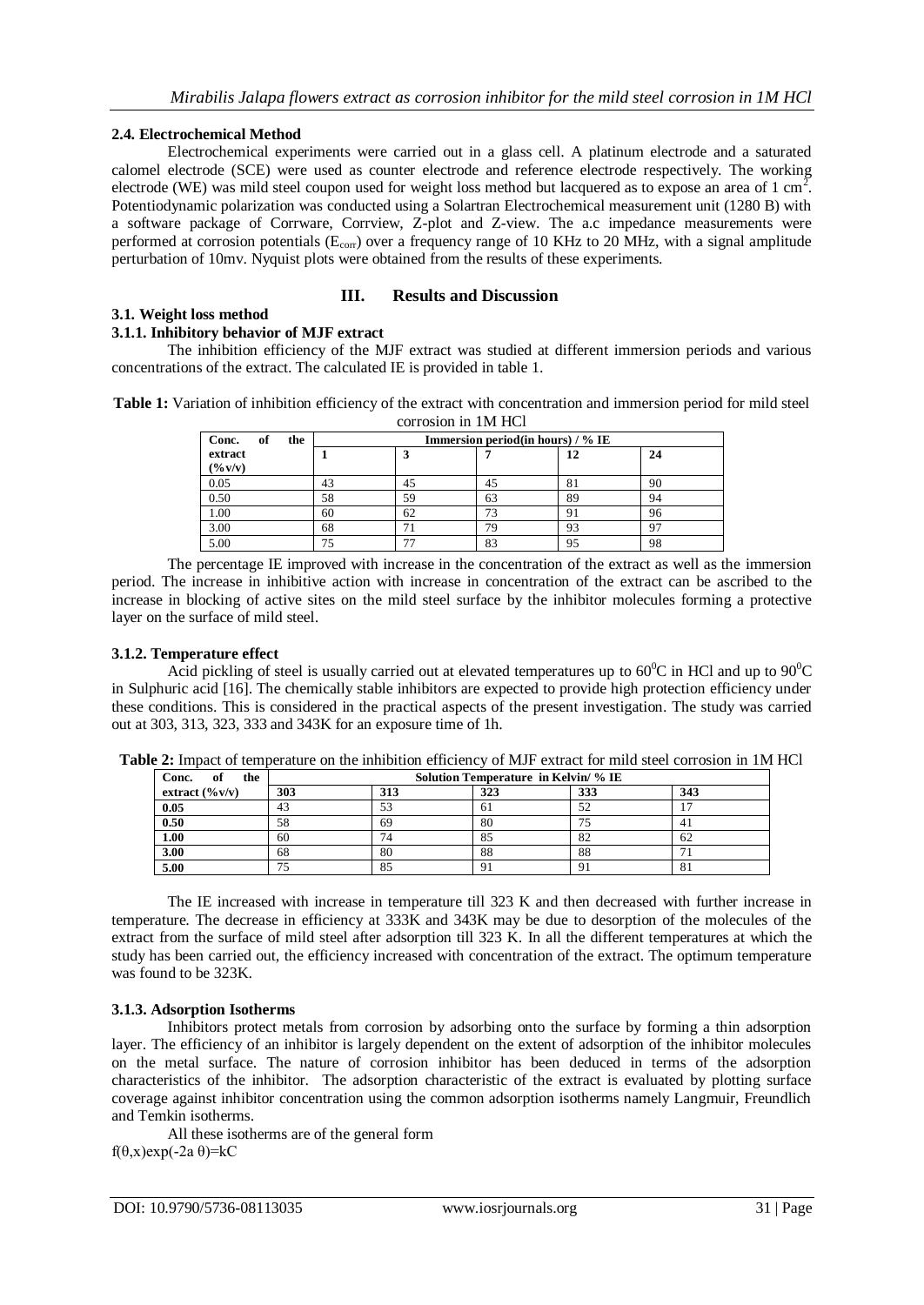The data were fit into Langmuir and Temkin Isotherms. Fig. 1a shows the Langmuir isotherm and Fig. 1b shows the Temkin adsorption isotherms for inhibition of mild steel corrosion in 1M HCl by MJF extracts.



**Figure 1a:** Langmuir adsorption isotherms for **Figure 1b:** Temkin adsorption isotherms for Inhibition of mild steel corrosion in 1M HCl Inhibition of mild steel corrosion in 1M HCl by MJF extracts by MJF extracts



**Table 3: Change in Free energy of Adsorption ΔG, a and log k obtained from Temkin Isotherm**

| Temp. $(K)$ | a     | log k | $\Delta G$ kJ/mole |
|-------------|-------|-------|--------------------|
| 303         | 14.88 | 3.98  | 33.23              |
| 313         | 14.88 | 4.71  | 35.05              |
| 323         | 15.87 | 5.63  | 45.61              |
| 333         | 11.95 | 4.1   | 37.29              |
| 343         | 7.17  | 1.76  | 23.03              |

A straight line was obtained for θ Vs log C suggesting that the adsorption of components of MJF follows Temkin adsorption isotherm (Fig 1b). The values of 'a' depend on the intermolecular interaction in the adsorption layer and on the heterogeneity of the surface. The high and positive values of "a" shows the attractive force and a high degree of surface coverage providing better inhibitive property of the extract. K denotes the strength between adsorbate and adsorbent. Larger values of k obtained imply that adsorption is more efficient. ΔG values obtained at 303 to 333 K ranged from 33 kJ/mol to 46 kJ/mol which states that the adsorption tends to chemisorption at this temperature range.

Fig. 2 shows the Arrhenius plot obtained for the mild steel dissolution in 1M HCl in the absence and in the presence of various concentrations of MJF extract at different temperatures. The values of  $E<sub>a</sub>$  (activation energy), ΔS (Entropy change), ΔH (Enthalpy change) and Q<sub>ads</sub> (Heat of adsorption) obtained from the plot is presented in table 4.



**Figure 2:** Arrhenius plot for the mild steel dissolution in 1M HCl in the absence and in the presence of various concentrations of MJF extract at different temperatures

| <b>Table 4:</b> Activation parameters for the dissolution of mild steel in 1M HCl in the absence and presence of |  |
|------------------------------------------------------------------------------------------------------------------|--|
| various concentration of MJF extract                                                                             |  |

| Conc. of the extract | -E <sub>a</sub> kJ/mol | $\Delta S_{ads}$ J/K mol | $-\Delta H_{ads}$ kJ/mol | $Q_{ads}$ |  |  |  |  |
|----------------------|------------------------|--------------------------|--------------------------|-----------|--|--|--|--|
| $\%$ v/v             |                        |                          |                          |           |  |  |  |  |
| 0.00                 | 73.76                  | 62.83                    | 169.63                   |           |  |  |  |  |
| 0.05                 | 79.85                  | 62.77                    | 192.26                   | 21.66     |  |  |  |  |
| 0.5                  | 76.88                  | 62.80                    | 186.14                   | 7.96      |  |  |  |  |
| 1.0                  | 68.57                  | 62.88                    | 162.3                    | $-7.07$   |  |  |  |  |
| 3.0                  | 67.11                  | 62.90                    | 160.10                   | $-8.36$   |  |  |  |  |
| 5.0                  | 58.85                  | 62.98                    | 136.17                   | $-12.23$  |  |  |  |  |

The values of  $E_a$  in the absence and in presence of the extract are indicative of the physical adsorption of extract molecules on the surface of mild steel. The increase in  $E_a$  in the presence of the extract, when compared to that in the absence is suggests the formation of adsorption film of physical nature.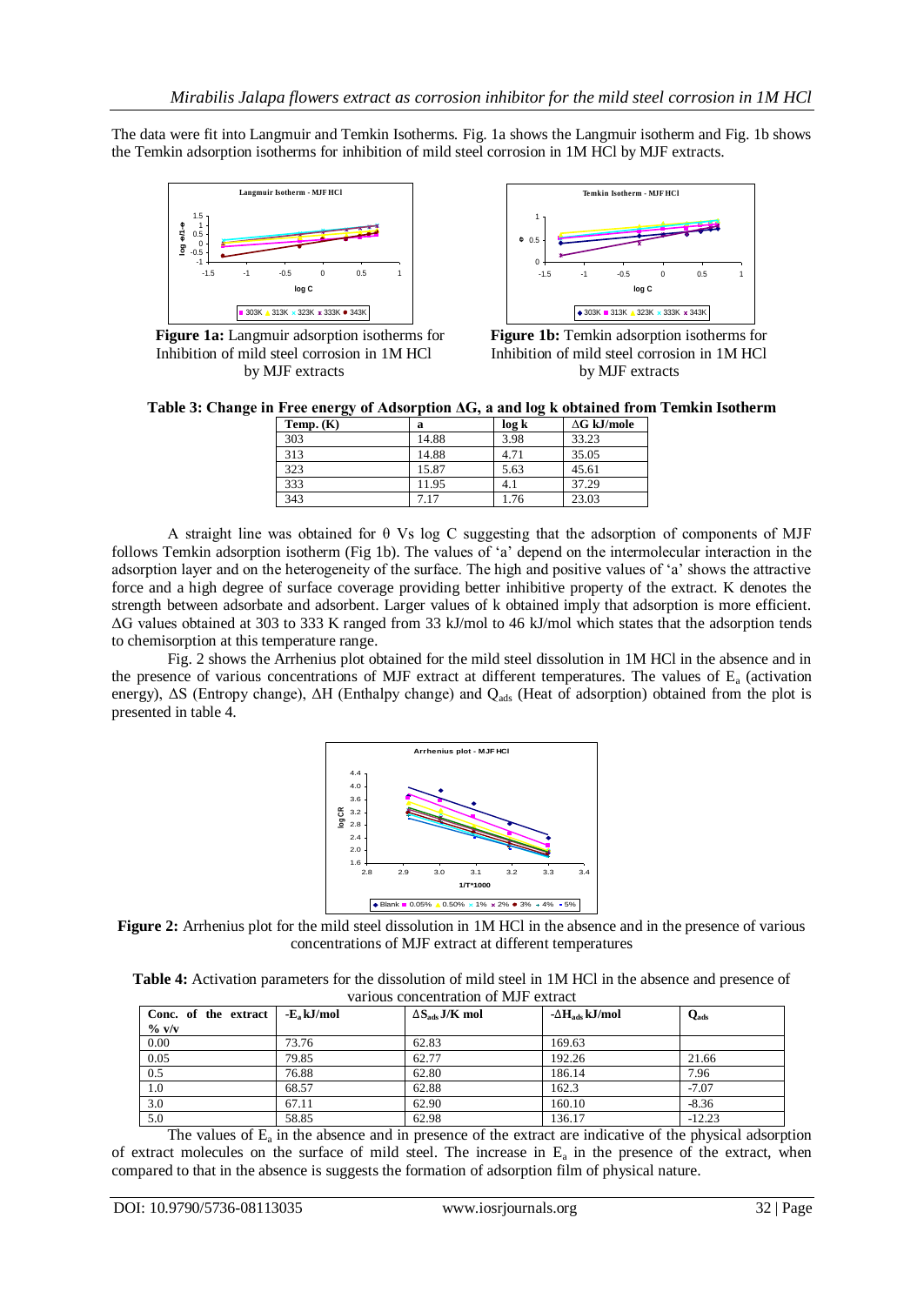The negative values of enthalpy change and heat of adsorption indicates that the adsorption process is exothermic in nature. The Q<sub>ads</sub> values  $< 80$  kJ/mol confirms physical adsorption mechanism [17]. The large and positive values of  $\Delta S_{ads}$  suggest that the rate of spontaneous adsorption of the components of the inhibitors on the mild steel surface is most likely to be controlled by the activation complex.

### **3.2. Electrochemical method**

The polarization characteristics of a sample are measured by plotting the current response as a function of the applied potential. Since the current response varies over several orders of magnitude, the plot of logarithm of current against potential on a semi-log paper known as potentiodynamic polarization curve is obtained. Potentials positive to  $E_{\text{corr}}$  give anodic currents and potentials negative to  $E_{\text{corr}}$  give cathodic currents [18].

**Table 5:** Electrochemical kinetic parameters for the dissolution of mild steel in 1M HCl in the absence and in the presence of various concentrations of MJF extract

| Conc. of the          | $-E_{corr}$ mV | $b$ <sub>a</sub> mV/decade | b. mV/decade | $I_{\rm corr}$ mA/cm <sup>2</sup> | $\mathbf{R}_{n} \Omega / \text{cm}^{2}$ | IE $%$        |                           |
|-----------------------|----------------|----------------------------|--------------|-----------------------------------|-----------------------------------------|---------------|---------------------------|
| extract<br>$($ % v/v) |                |                            |              |                                   |                                         | $_{\rm corr}$ | $\mathbf{R}_{\mathbf{p}}$ |
| 0.00                  | 518            | 246.73                     | 247.78       | 14.48                             | 4.17                                    |               |                           |
| 0.05                  | 506            | 185.87                     | 209.66       | 5.08                              | 9.44                                    | 65            | 56                        |
|                       | 493            | 140.46                     | 160.26       | 1.71                              | 21.50                                   | 88            | 81                        |
|                       | 483            | 129.50                     | 157.98       | 1.33                              | 25.53                                   | 91            | 84                        |
|                       | 486            | 126.59                     | 154.31       | 1.13                              | 29.46                                   | 92            | 86                        |

From the electrochemical kinetic parameters presented in table 5, it is noted that, as the concentration of the extract increased, there is a marginal shift in  $E_{\text{corr}}$  and a decrease in  $I_{\text{corr}}$ . A low  $I_{\text{corr}}$  value in the presence of the extracts implies that the rate of electrochemical reaction were reduced due to the formation of a barrier layer over the surface of mild steel by the components of the extract. The adsorbed inhibitor may not cover the entire metal surface, but occupies sites which are electrochemically active and thereby reduces the extent of anodic or cathodic reaction or both.

It is noted that  $R_p$  increases with the increase in concentration of the extract, indicating the formation of an insulated adsorption layer. The extracts are effective at 5% v/v concentration providing a maximum efficiency of 86%.



**Figure 3:** Potentiodynamic polarization curves for mild steel in 1M HCl for various concentrations of MJF extract

The addition of the extract to the acid medium shifts the anodic polarization to more positive and the cathodic polarization to more negative values (fig. 3). The increase in concentration increases the polarization shifts. From the curves it is noted that the increase in concentration of the extracts gives rise to a consistent decrease in anodic and cathodic current densities indicating that both anodic and cathodic reactions are controlled. Hence the inhibitor is of mixed type.

Table 6 provides the impedance parameters for the corrosion of mild steel in 1M HCl in the absence and presence of different concentrations of MJF extract.

| Table 6: Impedance parameters for the corrosion of mild steel in 1M HCl in the absence and presence of |  |                                         |  |  |  |  |
|--------------------------------------------------------------------------------------------------------|--|-----------------------------------------|--|--|--|--|
|                                                                                                        |  | different concentrations of MIE extrect |  |  |  |  |

| Conc. of the extract $\mathbf{R}_{ct} \Omega$<br>(9/6 V/V) |        | $%$ IE | $C_{dl} \mu$ F/cm <sup>2</sup> | $%$ IE |
|------------------------------------------------------------|--------|--------|--------------------------------|--------|
| 0.00                                                       | 27.34  |        | 642                            |        |
| 0.05                                                       | 42.50  | 35.67  | 296                            | 54     |
|                                                            | 72.25  | 62.16  | 222                            | 75     |
|                                                            | 84.78  | 67.75  | 162                            | 65     |
|                                                            | 156.58 | 82.54  | 159                            | 76     |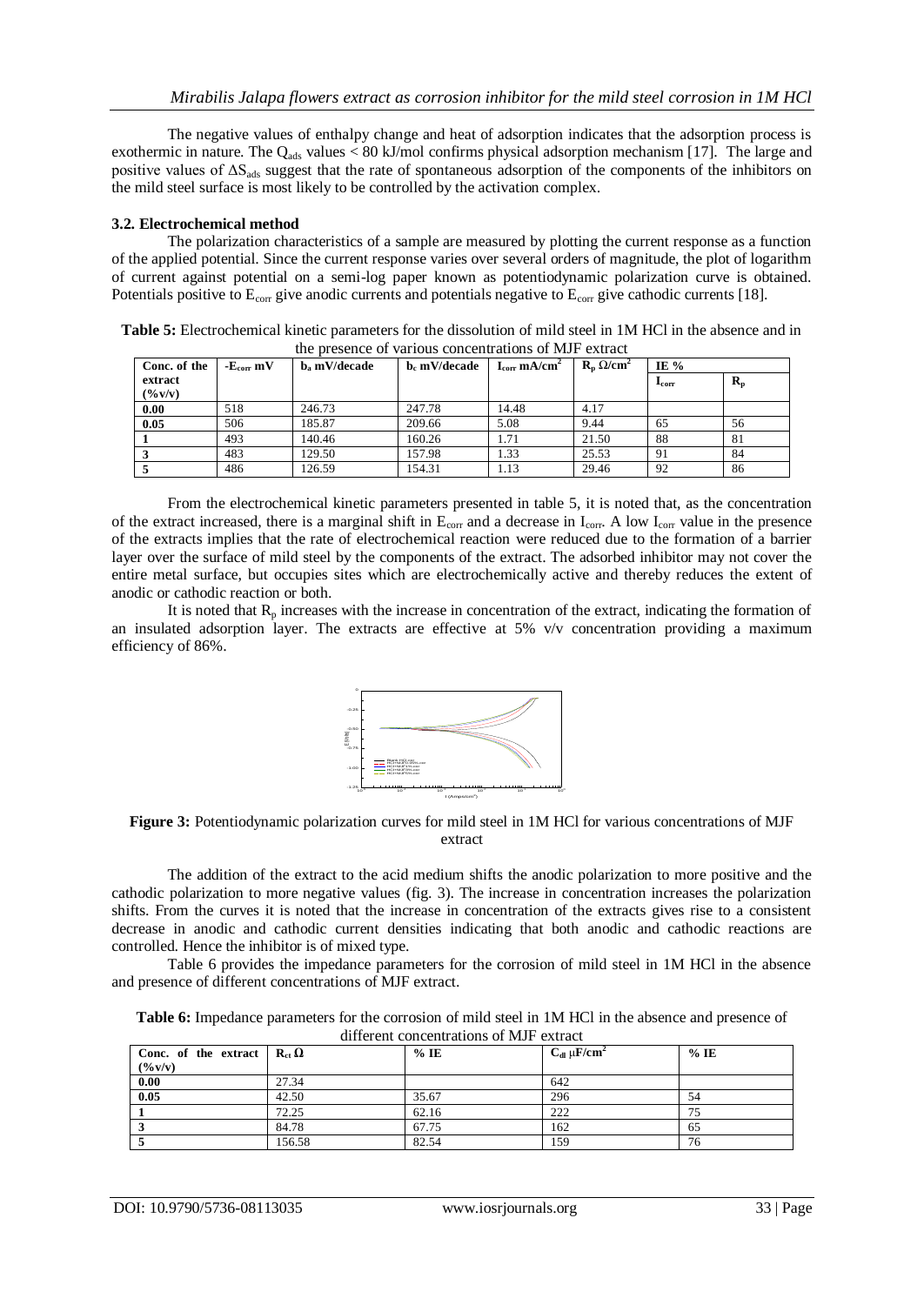The increase in concentration of the extract enhanced the charge transfer resistance  $(R<sub>ct</sub>)$  values and reduced the double layer capacitance  $(C_{d})$  values. The decrease in  $C_{d}$  may be due to the adsorption of the components in the extract to form a film on the surface of mild steel and the corrosion process involved is an activation controlled reaction [19].

The decrease in  $C<sub>dl</sub>$  value is attributed to the increase in thickness of the double layer. The decreasing  $C<sub>dl</sub>$  values also suggest a decrease in local dielectric constant between the mild steel and electrolyte induced by the adsorption of the inhibitor at the metal solution interface [20].

Nyquist plots for mild steel in 1M HCl in the absence and presence of various concentrations of MJF extract is presented as fig. 4



**Figure 4:** Nyquist plots for mild steel in 1M HCl in the absence and presence of various concentrations of MJF extract

From fig. 4, it is observed that the diameter of the Nyquist plots increases on increasing the concentration of the extract as observed from the figure. This suggested that the formed inhibitive film is strengthened by the addition of the extract. The Nyquist plots with no loops suggest that the mild steel – inhibitor system is under charge transfer resistance control and that the inhibitor is selectively adsorbed in specific places on the surface of mild steel [21].



**Figure 5:** Bode plots for mild steel in 1M HCl for various concentrations of MJF extract

From the Bode plots (fig. 5), it is interpreted that the adsorption of the extract molecules by the displacement of water takes place by a single step mechanism. Bode plots show only one time constant indicating the predominance of an activation phenomenon in the electrochemical process [22].

#### **IV. Conclusion**

- Mirabilis jalapa flowers acted as an efficient corrosion inhibitor for mild steel in 1M HCl.
- The inhibition efficiency of the extract was maximum at 5% v/v concentration of the stock and at 323 K.
- The inhibition process followed Langmuir and Temkin adsorption isotherms suggesting monolayer and physical adsorption.